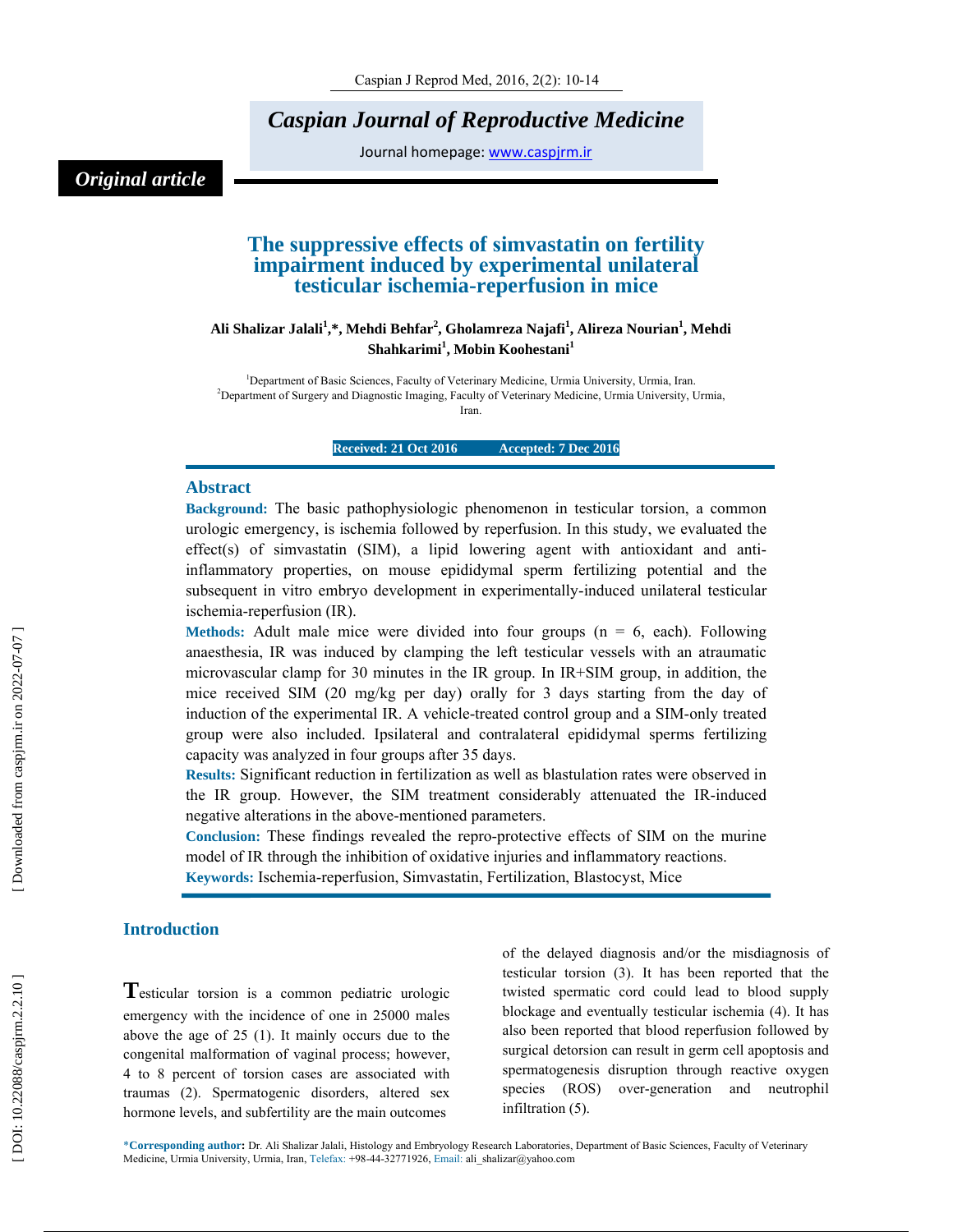Reprod Med

The Suppressive Effects of Simvastatin on Fertility …



Fig 1. The experimental unilateral testicular ischemiareperfusion (IR) in mice. The arrow indicates the left testicular vessels clamping in order to induce IR.

 Statins, as 3-hydroxy 3-methylglutaryl coenzyme A reductase inhibitors, are the first-line cholesterollowering agents with pleiotropic effects, including antioxidant and anti-inflammatory properties (6). Simvastatin (SIM) is a potent antioxidant and an antiinflammatory drug of statin series. It is worth noting that the considerable protective effects of Simvastatin against ischemia-reperfusion (IR)-induced injuries on various organs such as heart, lung, liver, kidney and intestine have previously been shown (7).

 Based on this concept, this study was designed to examine the possible protective effects of SIM against the experimental unilateral testicular IR-evoked disturbance in mouse epididymal sperm fertilizing capacity and the subsequent in vitro embryo development.

### **Materials and Methods**

Twenty-four adult male mice were obtained from the Animal Production Center of the Faculty of Veterinary Medicine, Urmia University, Urmia, Iran, and were housed under standard housing conditions of 25 $\pm$ 2 °C, the relative humidity of 50 $\pm$ 10%, and the photo period of 12 h dark/12 h light. The food and water were available ad libitum. The study was carried out in accordance with the guidelines for the care and use of laboratory animals and the experimental protocol was approved by the Research Ethics Committee (Faculty of Veterinary Medicine, Urmia University, Urmia, Iran).

*Experimental Protocol* 

After acclimatization for one week, the mice were randomly categorized into four groups of six mice each including control, SIM, IR and  $IR + SIM$  groups. The control mice received normal saline (0.1 ml/day; PO) for three days. Simvastatin was administered orally to animals at a dose of 20 mg/kg per day (8) for three days in the SIM group. In the IR group, mice were undergone experimental unilateral testicular IR. In IR + SIM group, mice received SIM (20 mg/kg per day) orally for 3 days starting from the day of induction of experimental unilateral testicular IR.

### *Surgical Procedure*

In order to induce experimental unilateral testicular IR (Fig 1), following anesthesia (ketamine (40 mg/kg) + xylazine (5 mg/kg)), the left testis was exteriorized through a midline incision and testicular vessels were clamped with an atraumatic microvascular clamp for 30 minutes (9, 10).

### *Sampling*

All animals in the four experimental groups were euthanized with ketamine after 35 days, and the epididymides were cautiously dissected out and cleaned from the adhering connective tissue under a 20-time magnification provided by a stereo zoom microscope.

### *Epididymal sperm fertilizing potential and early embryo development analyses*

In order to provide oocytes for fertilization capacity test, the female mice were superovulated via the intraperitoneal injection of 7.50 IU pregnant mare's serum gonadotropin (PMSG, Folligon, Netherlands), which was followed by the intraperitoneal injection of 7.50 IU human chorionic gonadotropin (hCG, Folligon, Netherlands) 48 hours later (11). Fourteen hours after hCG administration, the female mice were euthanized, their oviducts were removed and each ampullar portion was placed into a plastic dish containing HTF medium. The ovulated oocytes were collected from the ampullar portions using dissecting technique under a stereo zoom microscope. Ten to 15 μl of capacitated sperm suspension was added to the fertilization medium (for each animal, a total of 20 oocytes were divided into 10 fertilization drops) and six hours later, the fertilization rate was determined by the observation of male and female pronuclei using an inverted microscope. Moreover, the blastulation rate was evaluated by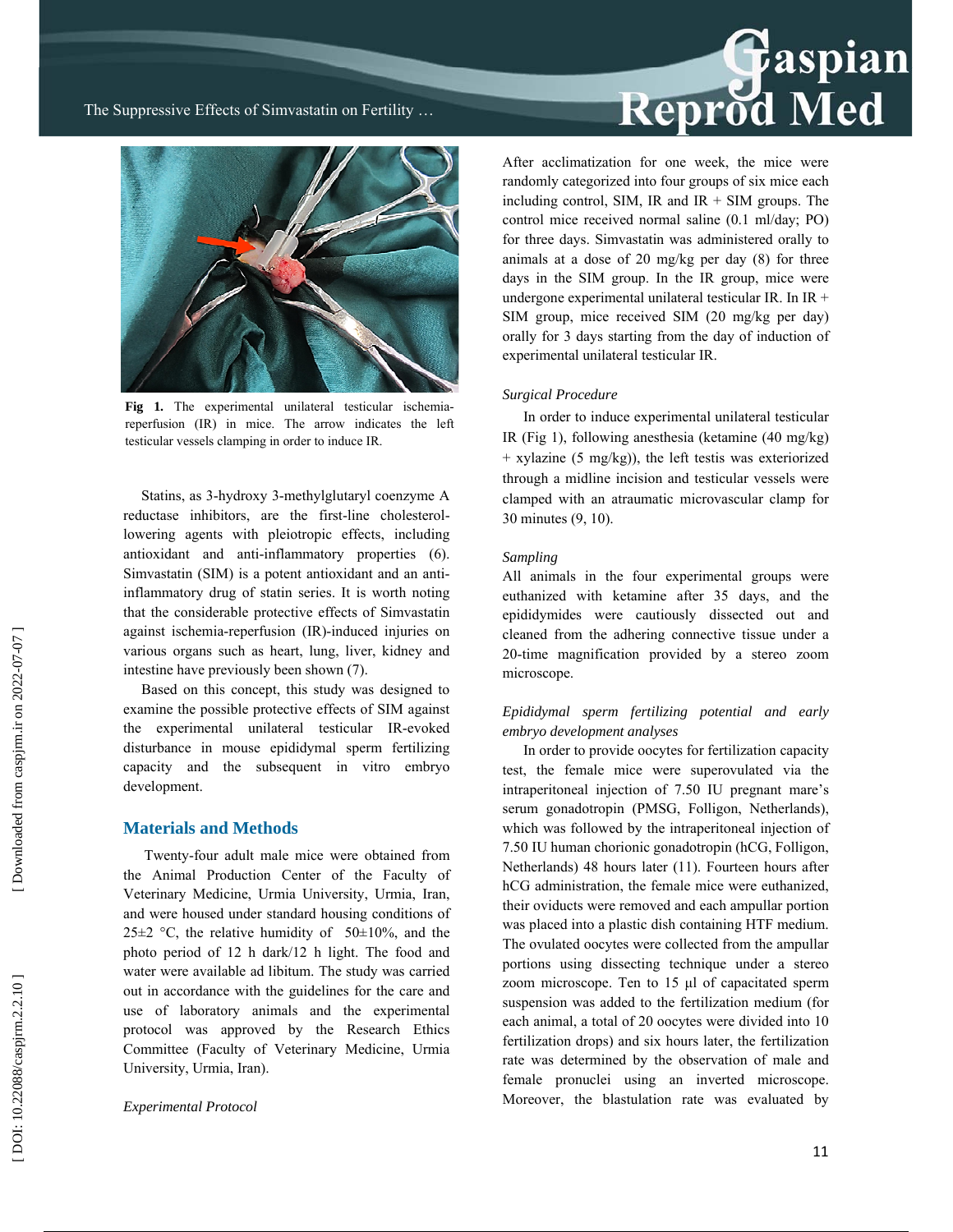# **F**aspian<br>d Med Reprod

## Shalizar Jalali et al.



**Fig 2.** The bilateral effects of unilateral testicular ischemia-reperfusion on epididymal sperms fertilizing potential in all experimental groups. Different superscripts denote statistical difference at a p<0.05. SIM: Simvastatin; IR: Ischemia-reperfusion

recording the number of embryos that had reached the blastocyst development stage (12).

### *Statistical analysis*

All data were expressed as mean ± standard error of mean (SEM) and analyzed using SPSS 18.0 software. The differences among the experimental groups were analyzed by one-way ANOVA, followed by Tukey post-hoc test. The p-values  $\leq 0.05$  were considered significant.

### **Results**

The Epididymal sperms in vitro fertilizing potentials in all the experimental groups are shown in figure 2. The IR caused a significant reduction in ipsilateral and contralateral epididymal sperms fertilizing ability compared to those of the control and SIM-only groups. The administration of SIM significantly increased the fertilization rates of ipsilateral and the contralateral epididymal spermatozoa compared to those of the IR group. Further, the left epididymal sperms fertilizing capacity was significantly lower than that of the right one.

It should be mentioned that ischemia-reperfusion resulted in blastulation rate decline compared to those of the control and SIM-only groups. The Simvastatin treatment led to an increase in the rate of blastulation compared to that of the IR-only group (Fig 3).

### **Discussion**

It has been shown that the testicular IR-induced oxidative stress can lead to germ cell damage as well as the spermatogenesis disruption (13). It was found that the ROS overproduction during IR was associated with cell membrane injuries and tissue destruction (14). It was also found that ROS could trigger leukocyte activation and the chemotaxis and leukocyteendothelial adherence following IR (15). The activated leukocytes can also cause increased microvascular permeability, edema and parenchymal cell death through toxic ROS, proteases and elastases production (16).

Evidence from research demonstrates that mammalian spermatozoa are susceptible to ROS-evoked damage due to their plasma membrane unusual lipidic composition, and that the elevated ROS level can lead to sperm abnormality and death (17). It is generally believed that the abnormal spermatozoa are the main sources of excessive ROS generation in semen, and that ROS-producing spermatozoa can cause fertilization and embryo development failures. Accordingly, the observed reductions in the fertilization and blastulation rates in the IR group in the present study may be attributed to the injurious effects of ROS-generating damaged spermatozoa during the in vitro insemination of oocytes (18, 19).

Several experimental studies have already revealed the efficacy of antioxidant therapy in the prevention and/or the attenuation of IR-related injuries in testicular tissue



**Fig 3.** The bilateral effects of the unilateral testicular ischemiareperfusion on the blastulation rate in all the experimental groups. Different superscripts denote statistical difference at a p<0.05. SIM: Simvastatin; IR: Ischemia-reperfusion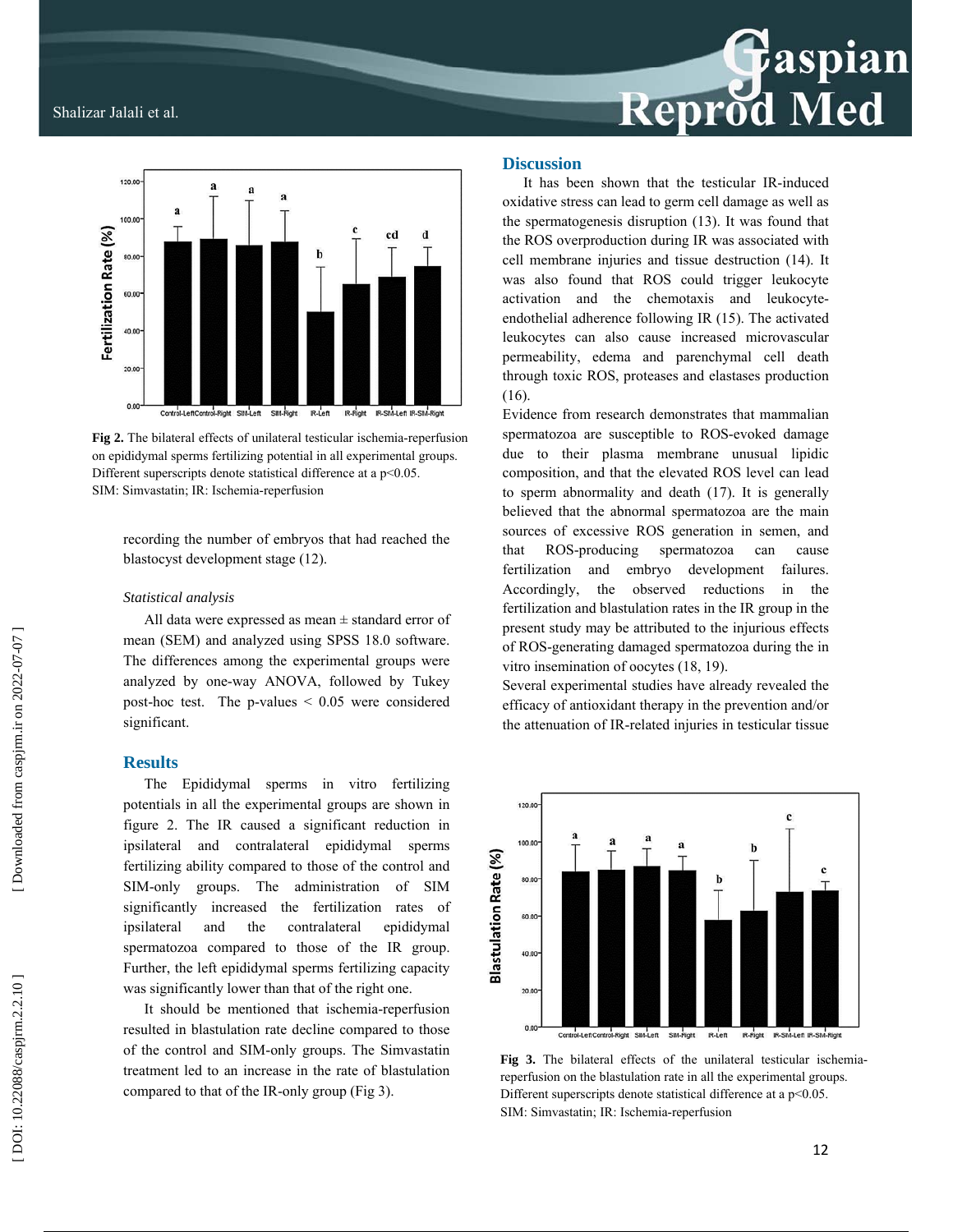

(20-22). Consistent with these findings, the SIM administration in this study caused protection against the IR-induced fertility impairment and the developmental arrest. In line with that, previous reports demonstrated that SIM, as a potent antioxidant, antiinflammatory and anti-apoptotic agent can ameliorate cadmium (6) and hypercholesterolemia-induced male reproductive disorders (23).

### **Conclusion**

All in all, this study highlighted the reproprotective effects of SIM against the IR-induced fertility impairment as well as the developmental disorders through scavenging ROS and the inhibition of inflammatory and apoptotic events.

### **Conflict of interest**

 The authors declare that there are no conflicts to disclose.

### **References**

- 1. Sharp VJ, Kieran K, Arlen AM. Testicular torsion: diagnosis, evaluation, and management. Am Fam Physician. 2013; 88(12): 835-840.
- 2. Ringdahl E, Teague L. Testicular torsion. Am Fam Physician. 2006; 74(10): 1739-1743.
- 3. Mushtaq I, Fung M, Glasson MJ. Retrospective review of paediatric patients with acute scrotum. ANZ J Surg. 2003; 73(1-2): 55-58.
- 4. Turner TT, Tung KS, Tomomasa H, Wilson LW. Acute testicular ischemia results in germ cell-specific apoptosis in the rat. Biol Reprod. 1997; 57(6):1267- 1274.
- 5. Moon C, Kim JS, Jang H, Lee HJ, Kim SH, Kang SS, Bae CS, Kim JC, Kim S, Lee Y, Shin T. Activation of Akt/protein kinase B and extracellular signal-regulated kinase in rats with acute experimental testicular torsion. J Vet Med Sci. 2008; 70(4): 337-341.
- 6. Fouad AA, Albuali WH, Jresat I. Simvastatin treatment ameliorates injury of rat testes induced by cadmium toxicity. Biol Trace Elem Res. 2013; 153(1- 3): 269-278.
- 7. Lee J, Lee JR, Youm HW, Suh CS, Kim SH. Effect of preoperative simvastatin treatment on transplantation of cryopreserved-warmed mouse ovarian tissue quality. Theriogenology. 2015; 83(2): 285-293.
- 8. Jalali AS, Najafi G, Mohammadi M, Moeini RM. Simvastatin abates doxorubicin-induced teratozoospermia. Int J Fertil Steril. 2014; 8: 57-58.
- 9. Mohammadi F, Jalali AS, Najafi G, Behfar M. Stereological, morphometric and morphological analyses of bilateral epididymal lipectomy induced changes in mouse testicular histoarchitecture. J Kermanshah Univ Med Sci. 2017; 20(4): 141-146.
- 10. Mogilner JG, Lurie M, Coran AG, Nativ O, Shiloni E, Sukhotnik I. Effect of diclofenac on germ cell apoptosis following testicular ischemia-reperfusion injury in a rat. Pediatr Surg Int. 2006; 22(1): 99-105.
- 11. Jalali AS, Najafi G, Hosseinchi M, Sedighnia A. Royal jelly alleviates sperm toxicity and improves in vitro fertilization outcome in stanozolol-treated mice. Iran J Reprod Med. 2015; 13(1): 15-22.
- 12. Najafi G, Farokhi F, Jalali AS, Akbarizadeh Z. Protection against cyclosporine-induced reprotoxicity by Satureja khuzestanica essential oil in male rats. Intl J Fertil Steril. 2016; 9(4): 548-557.
- 13. Wei SM, Yan ZZ, Zhou J. Protective effect of rutin on testicular ischemia-reperfusion injury. J Pediatr Surg. 2011; 46(7):1419-1424.
- 14. Wei SM, Yan ZZ, Zhou J. Curcumin attenuates ischemia-reperfusion injury in rat testis. Fertil Steril. 2009; 91(1): 271-277.
- 15. Collard CD, Gelman S. Pathophysiology, clinical manifestations, and prevention of ischemiareperfusion injury. Anesthesiology. 2001; 94(6): 1133-1138.
- 16. Carden DL, Granger DN. Pathophysiology of ischaemia-reperfusion injury. J Pathol 2000; 190: 255-266.
- 17. Aitken RJ, Clarkson JS, Fishel S. Generation of reactive oxygen species, lipid peroxidation, and human sperm function. Biol Reprod. 1989; 41(1): 183-197.
- 18. Said TM, Agarwal A, Sharma RK, Thomas AJ Jr, Sikka SC. Impact of sperm morphology on DNA damage caused by oxidative stress induced by betanicotinamide adenine dinucleotide phosphate. Fertil Steril. 2005; 83(1): 95-103.
- 19. Nasr-Esfahani MH, Aitken RJ, Johnson MH. Hydrogen peroxide levels in mouse oocytes and early cleavage stage embryos developed in vitro or in vivo. Development. 1990; 109(2): 501-507.